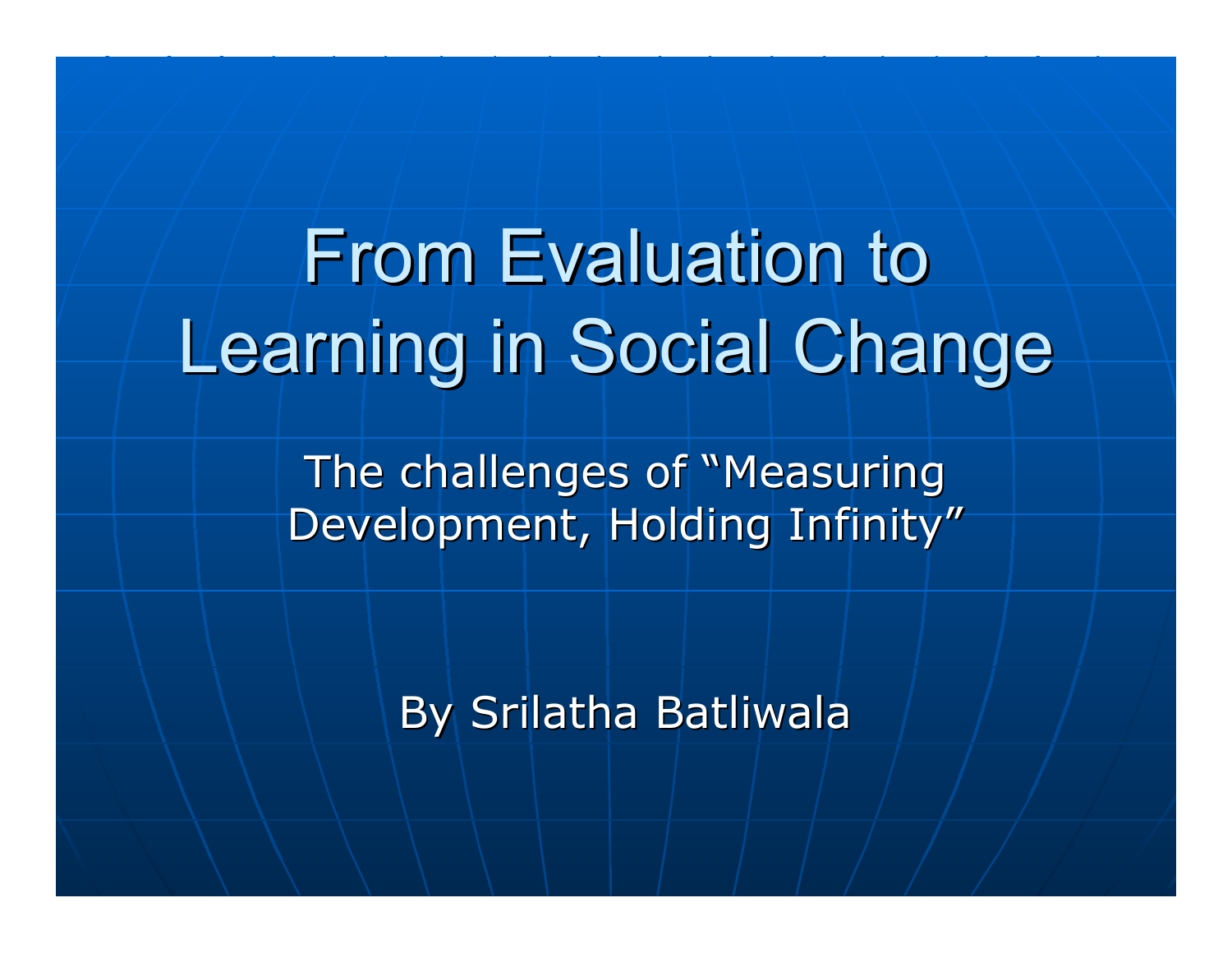## Knowledge is power

Two forms of knowledge power:  $_{\rm 1.}$  The knowledge economy  $_{\rm 1.}$ -- knowledge as a commodity, patented, owned, sold  $\,$  2. The knowledge  $\,$ democracy  $\mathcal{L}_{\mathcal{A}}$  $\dashv$  knowledge as public property, free, accessible, empowering accessible, empowering

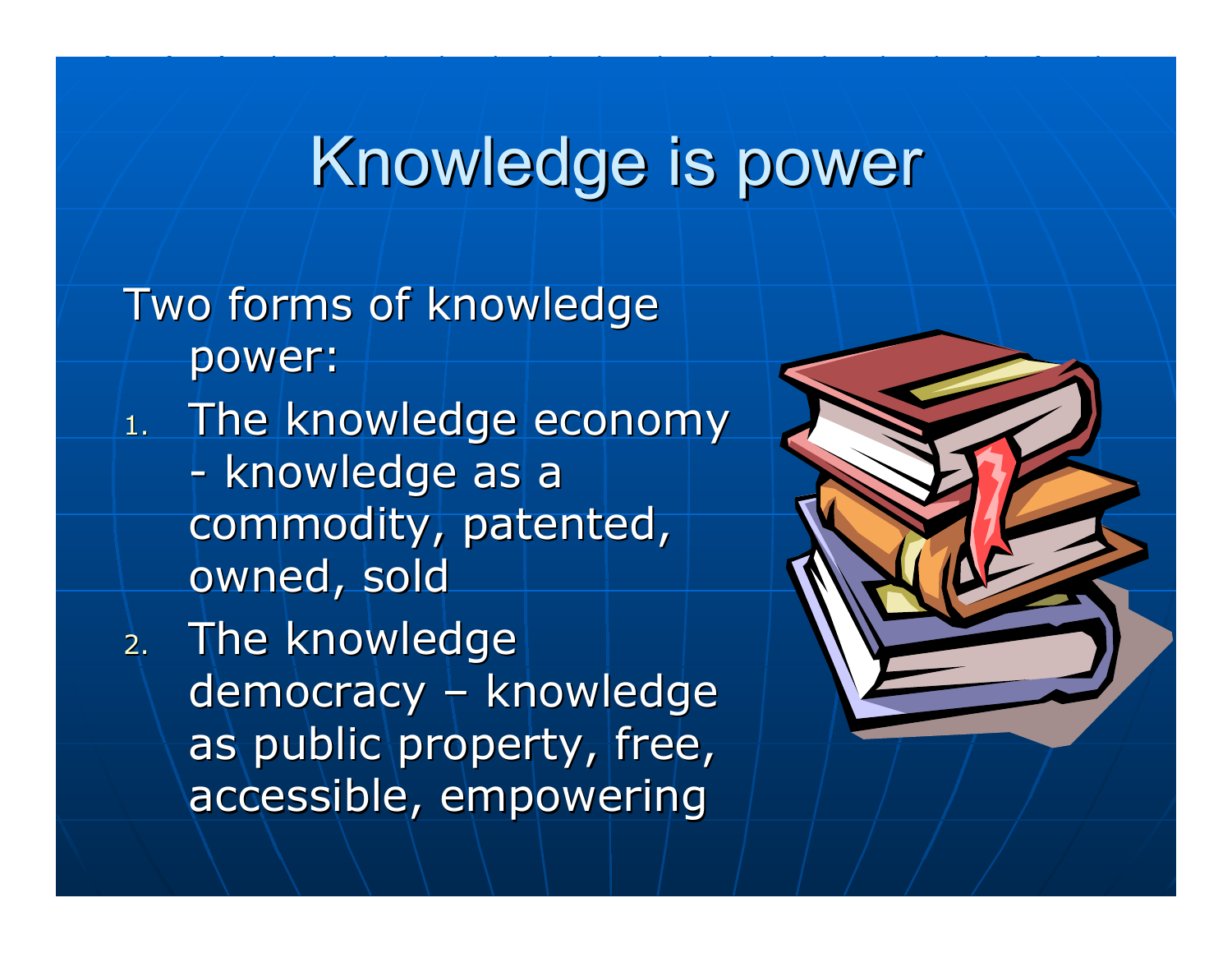## In the knowledge economy:

 $\overline{\phantom{0}}$ 

**The theory-practice divide is very** porous

Researchers and practitioners work together to develop new ideas, products, processes

**Applied knowledge generates huge 4** profits and economic  $\mid$ –– political power: new drugs, cosmetics, weapons, intelligence, software, etc.

 $\blacksquare$  Result assessment is goal-oriented, flexible-dynamic, and critical (sales targets, market shares)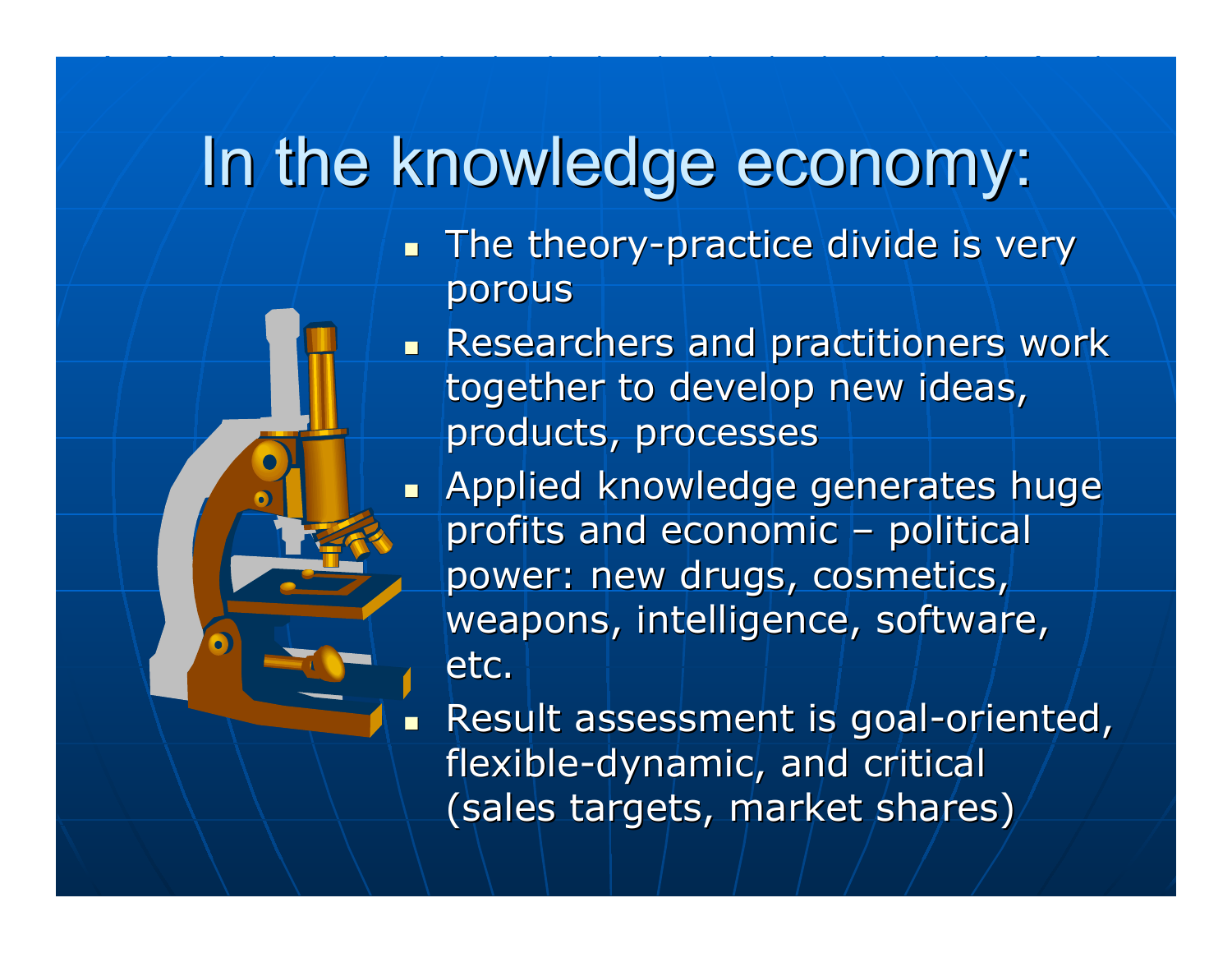In the knowledge democracy,  $\blacksquare$  Knowledge is  $\triangleright$ A shared resource ¾Jointly generated Jointly generated ¾Publicly owned Publicly owned > Of different kinds, each respected  $\triangleright$ A tool for empowering and mobilizing marginalized groups  $\triangleright$ Used to advocate / negotiate people centered and justice-oriented change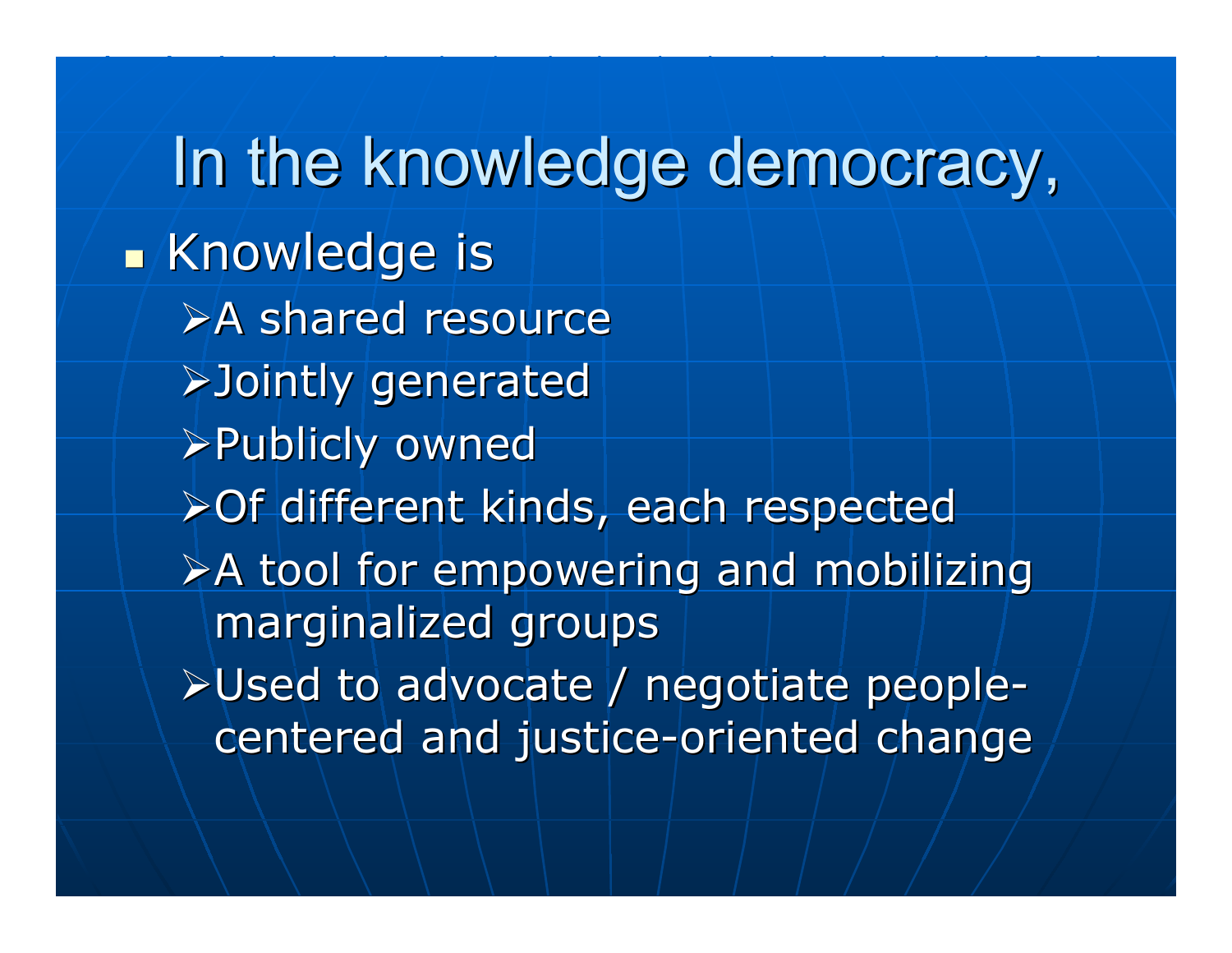# Why do we measure results? In theory……

- $>$  To see if resources have been appropriately utilized
- $>$  To be accountable for the way we use public resources
- $\triangleright$  To assess if we have done what we set out to do
- $\triangleright$  To see if change has happened
- $\triangleright$  To learn how change happens and intervene more effectively
- $\triangleright$  To build new theories of change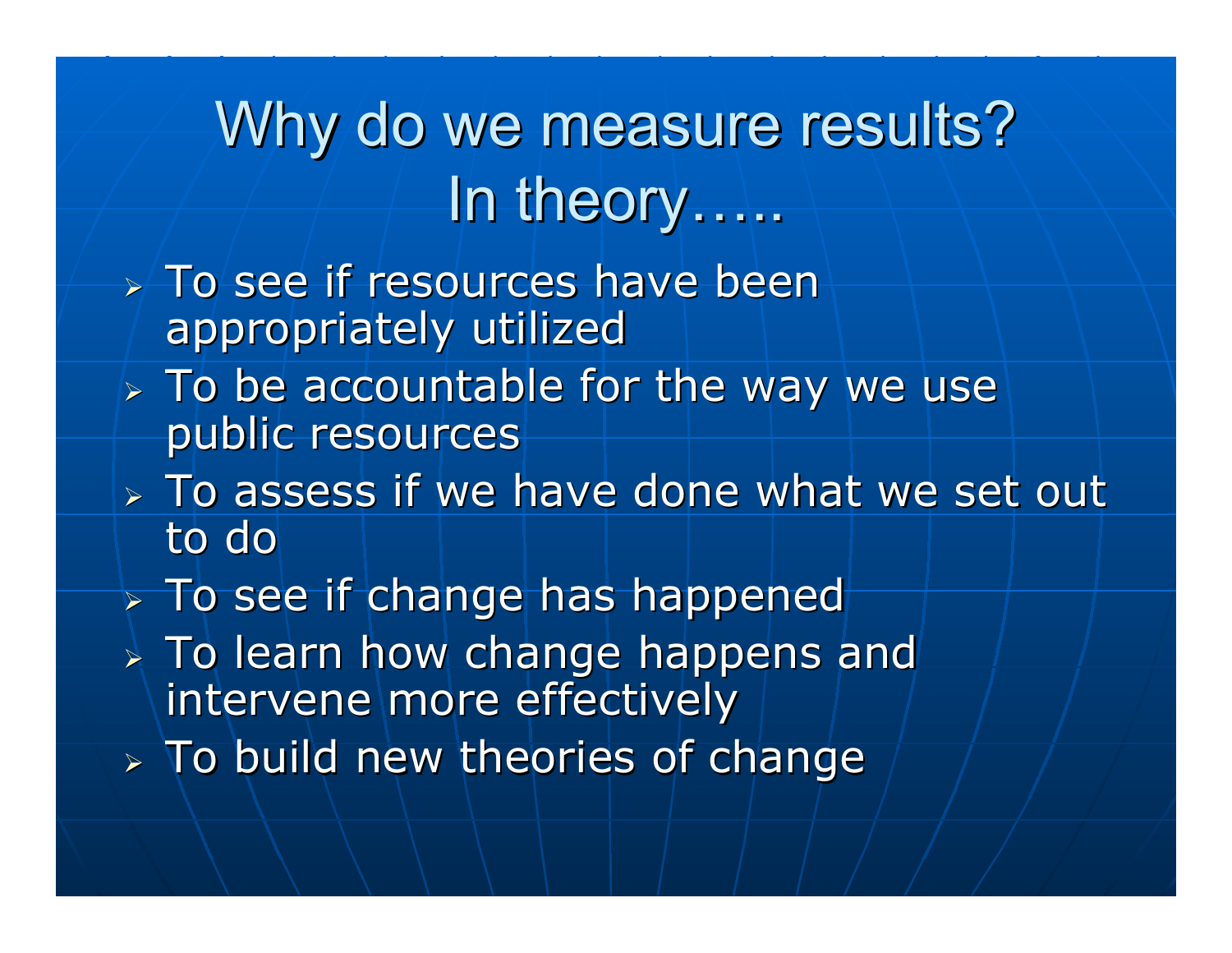Why do we measure results? In reality….

■ Because donors require it…

- $\blacksquare$  To sustain or obtain funding…
- To expand our organizations and projects…
- $\blacksquare$  To compete for grants / contracts...
- **Result assessment data is rarely shared with Result assessment data is rarely shared with** primary stakeholders
- $\blacksquare$  Target groups rarely involved in setting goals  $\blacksquare$ or shaping frameworks of evaluation, or in actual assessment processes
- $\blacksquare$  Little critical reflection on or re-casting of ourtheories of change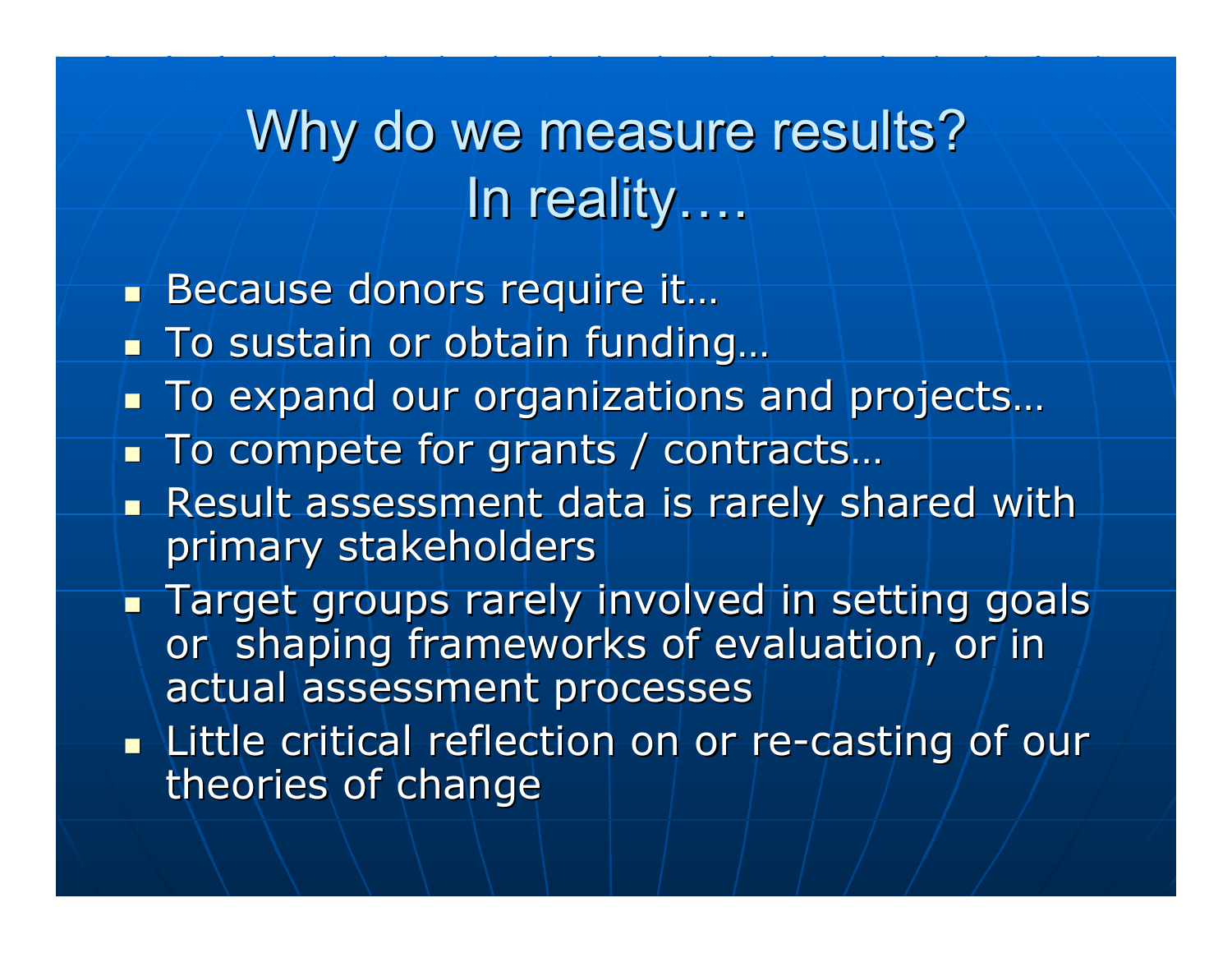# **Measuring Abstract Ideas**  $-$  the challenges

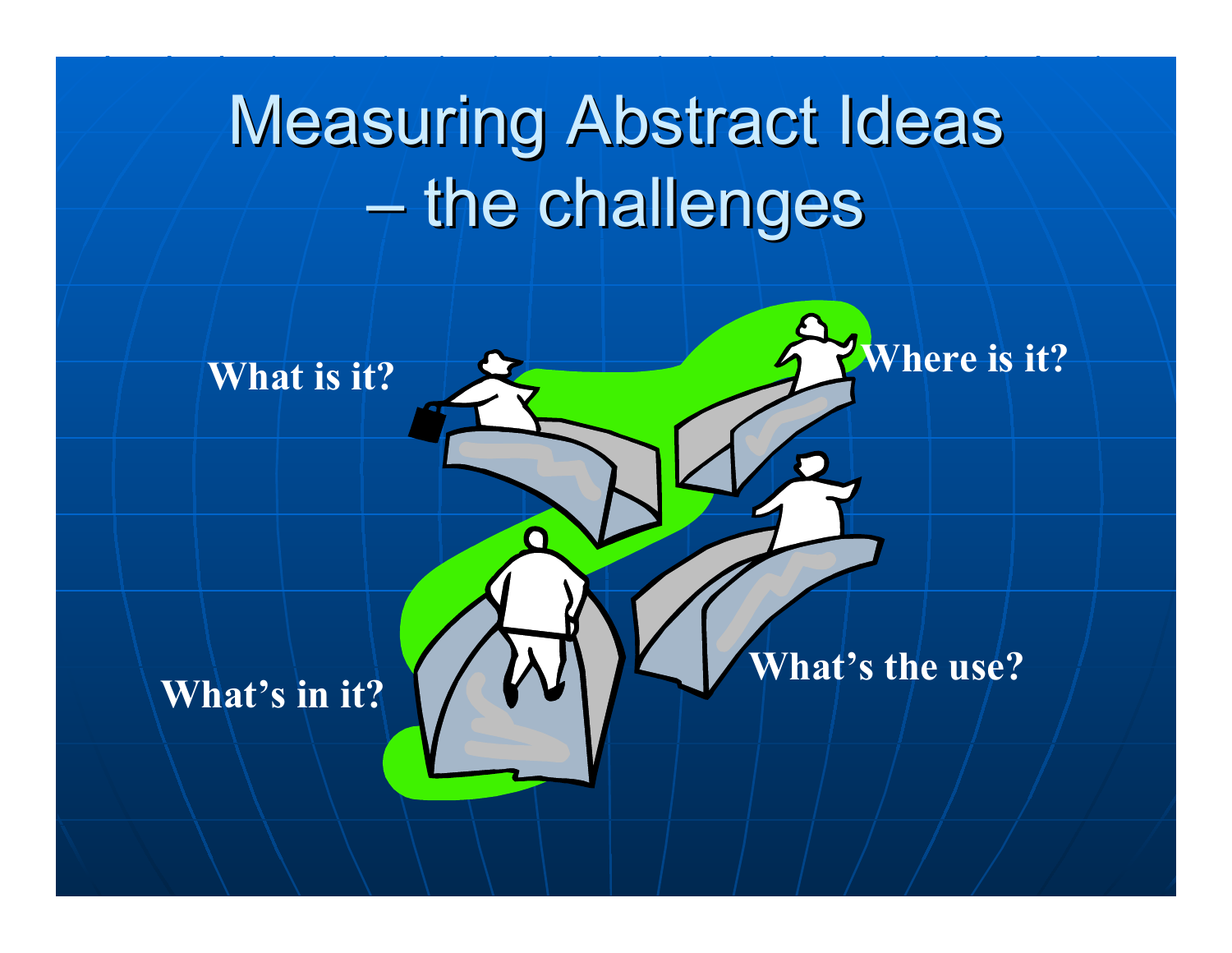Measuring Change  $-$  the key questions

**What changed?**

**Who's involved?**

**What did we learn?**

**How did it** 

**happen?**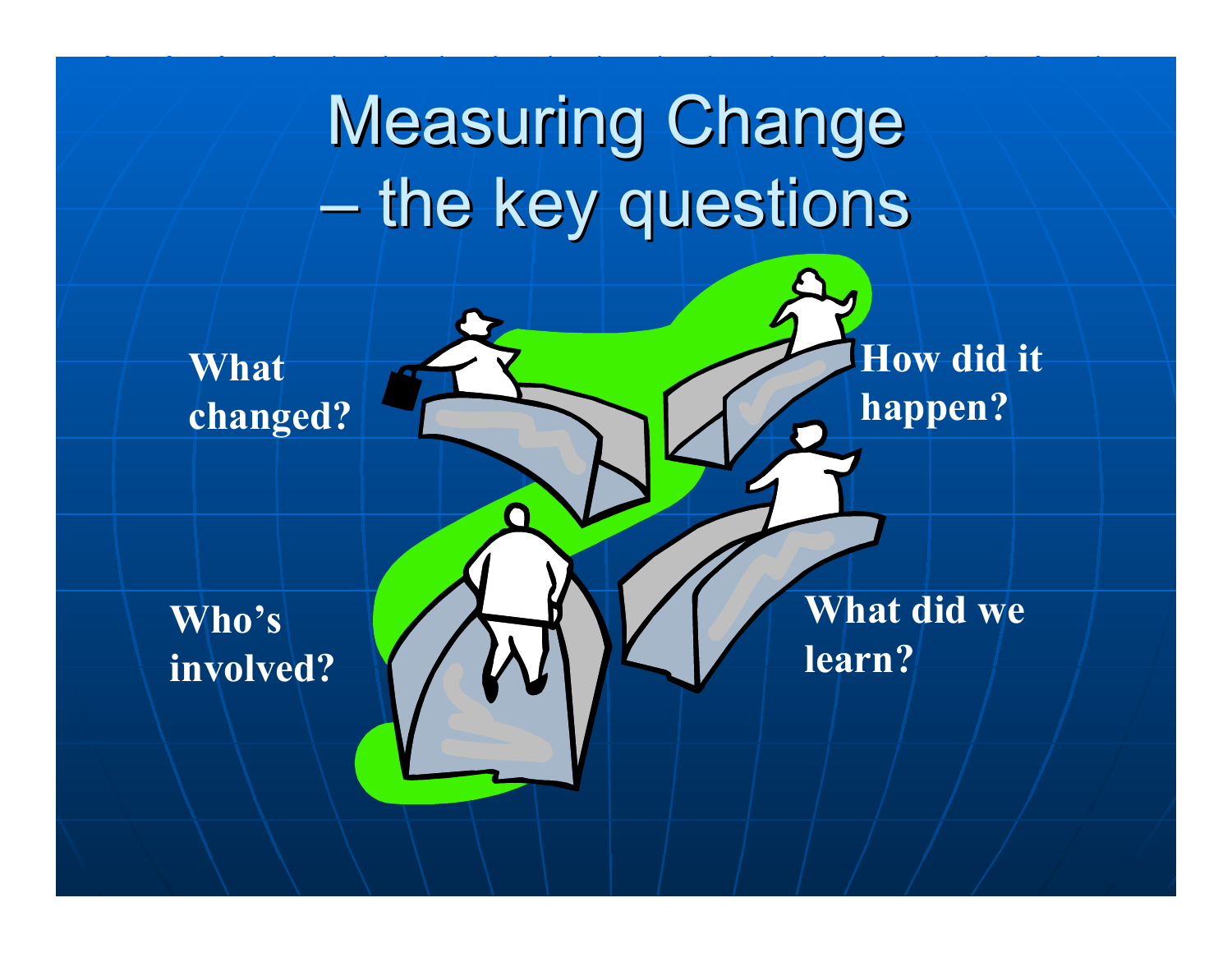### Pressures

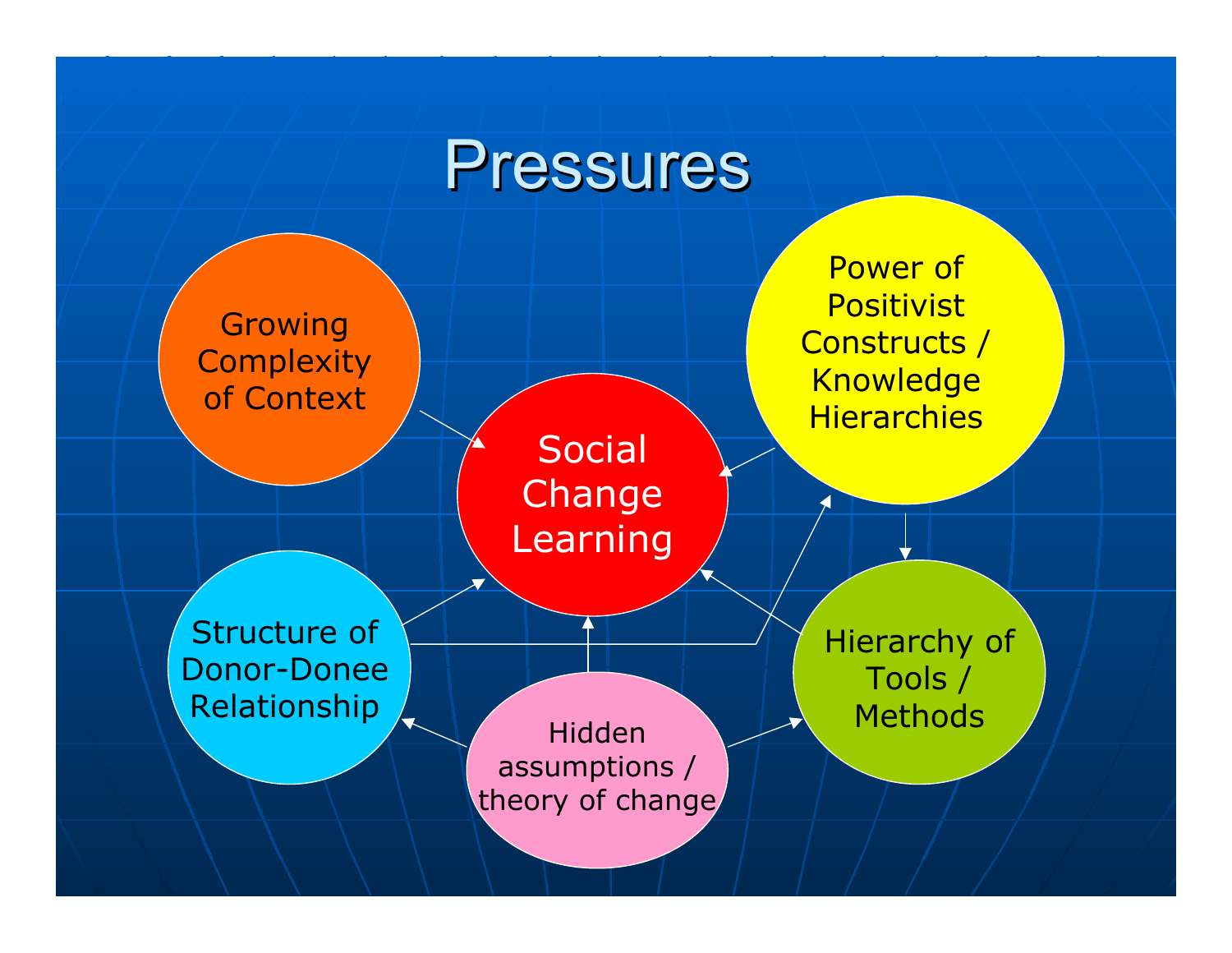#### Challenges of result assessment - $-1$

- ¾Growing complexity of social problems /<br>Increase of variables affecting<br>Communities: communities:
	- Macro -Macro-, meso-, and micro-forces acting on<br>communities have multiplied
	- $\bullet$  Changing role of the state  $\mathcal{L}_{\mathcal{A}}$ Changing role of the state – e.g. disinvestment<br>in public services
	- Impact of global and national political and Impact of global and national political and <br>Influences (Imarket forces, structural adjustment policies, fundamentalism, war on<br>terror)

¾Dunexamined assumptions and theories<br>about change about change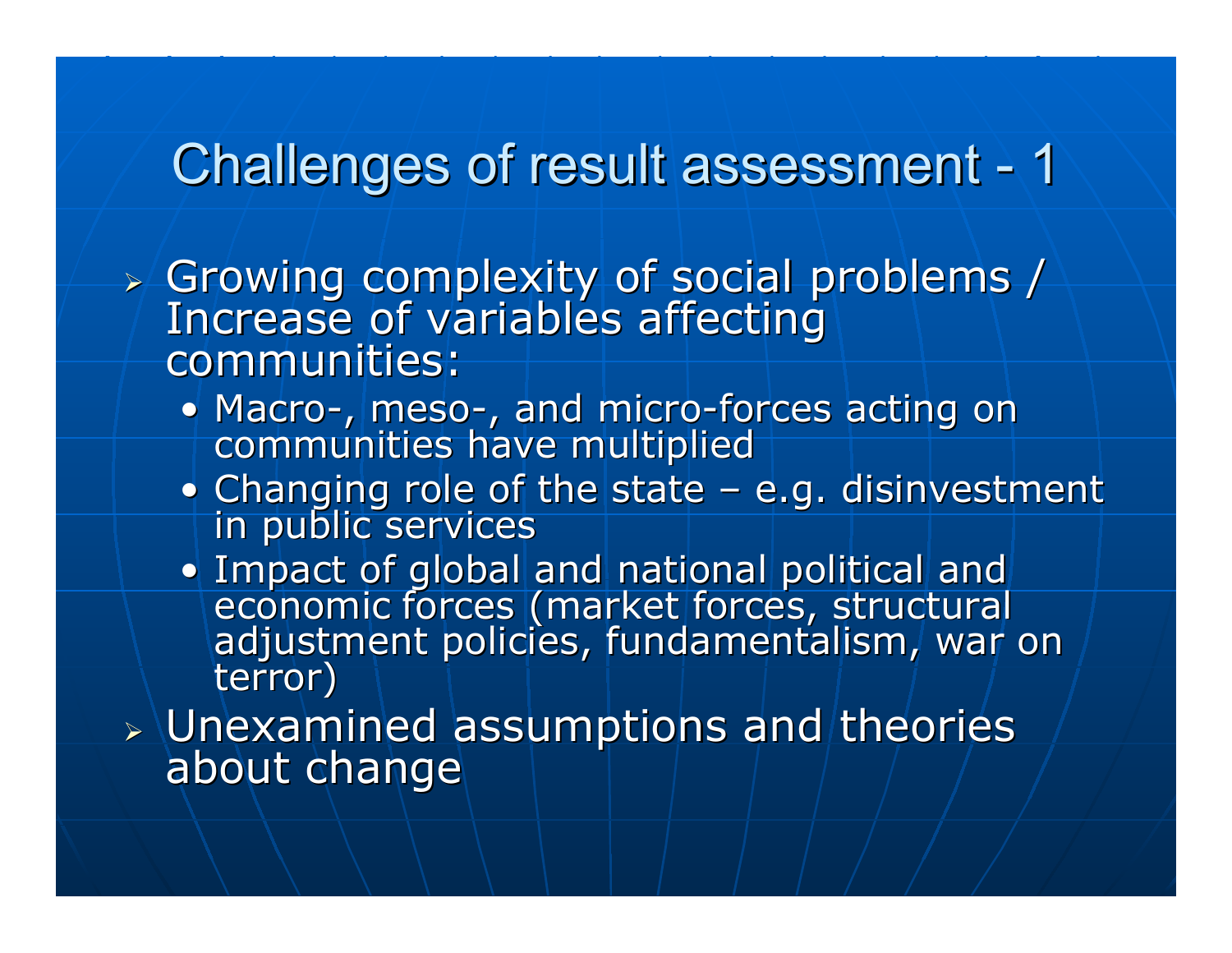### Challenges of result assessment - 2

### $\triangleright$  The trap of several binaries/dichotomies:

- Macro-micro
- ш **Quantitative-qualitative**
- Subjective-objective
- **Success-failure**
- $\blacksquare$  Theory-practice
- $\triangleright$  Emphasis on quantity of data vs. sensitivity of indicators / information
- $\triangleright$  Are we measuring change in the appropriate time frame?
- $\triangleright$  The difficulty of assessing our role in  $\vdash$  $channel - i.e.,$  the challenge of attribution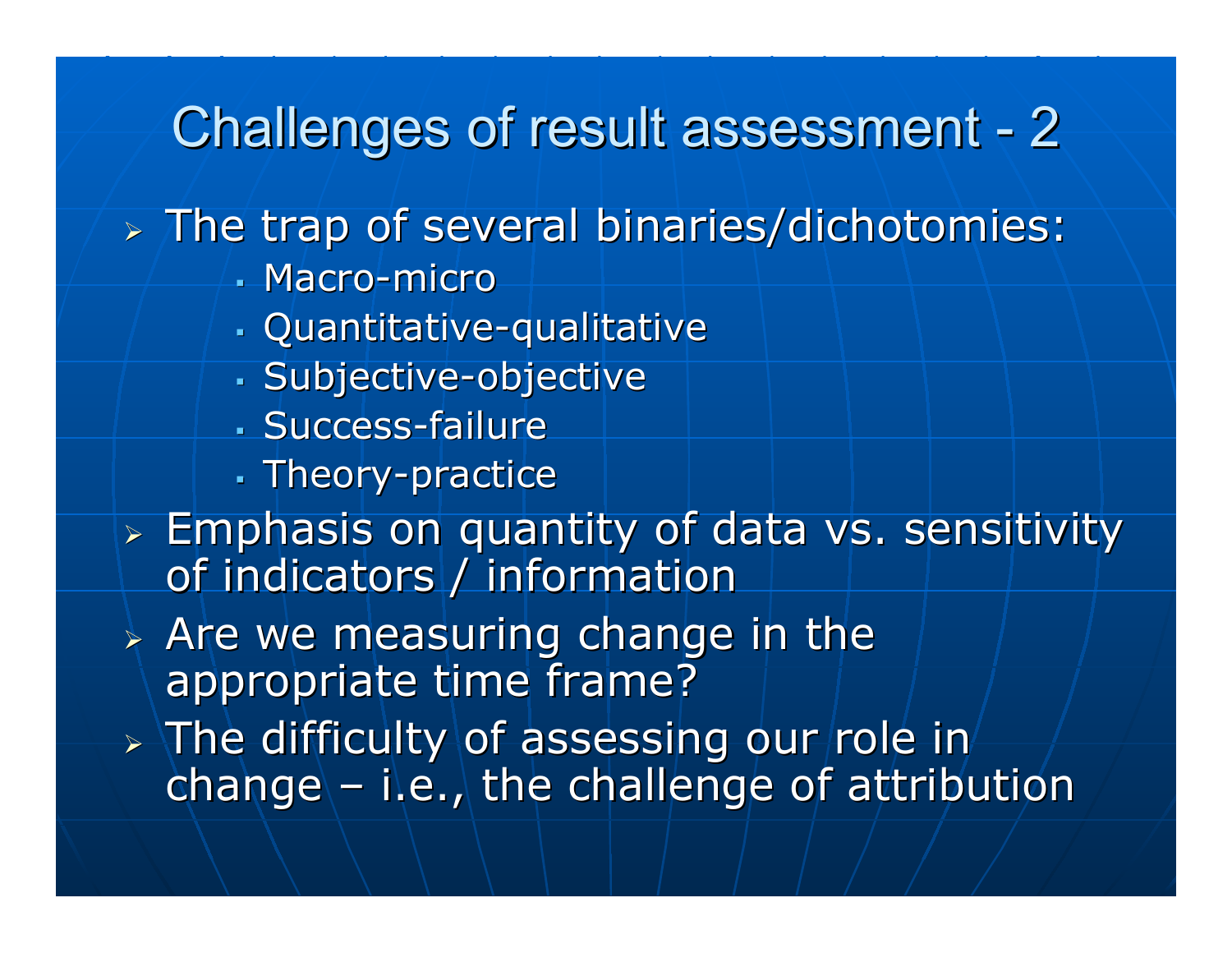The Learning Approach 1  $\blacksquare$  Is a historical, relational, flexible approach  $\blacksquare$  Is located in social power analysis  $\mathcal{L}_{\mathcal{A}}$  i.e., in understanding

- $\bullet$  The distribution of resources
- The ideological underpinnings of social hierarchies
- $\bullet$  The role of institutions and structures in sustaining / perpetuating these ideologies and unequal relationships and access to resources
- The nature of force  $/$  or the threat of force that perpetuates inequality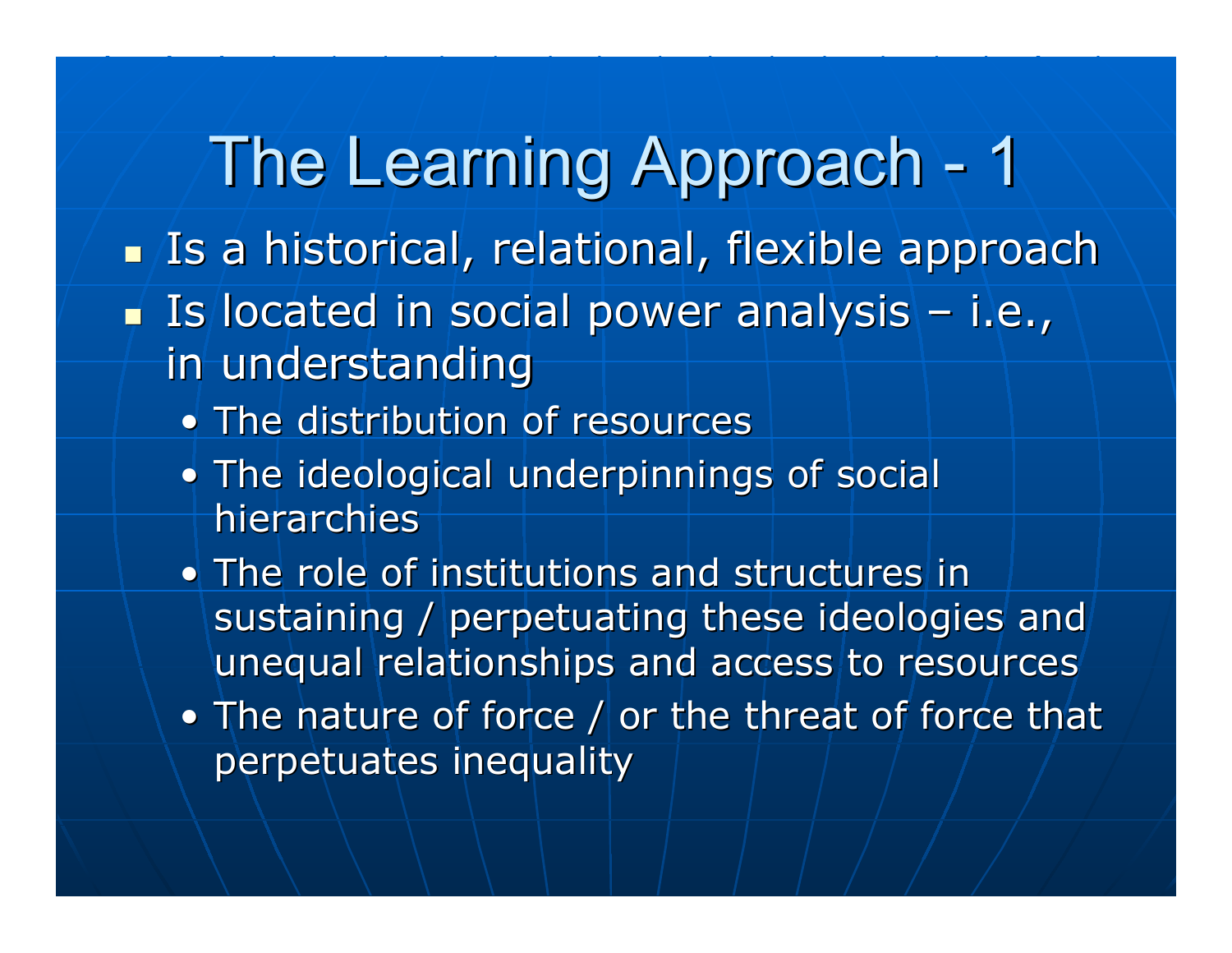#### The Learning Approach 2

 $\mathbb{Z}^2$ Maps social power relations and shifts in Maps social power relations, i.e., power relations, i.e.,

- $\checkmark$  Who gets what
- $\checkmark$  Who does what
- $\checkmark$  Who knows what
- $\checkmark$  Who decides what
- $\checkmark$  Who frames the agenda
- $\Box$ Identifies key change Identifies key change *actors*, *resistors resistors*, and *relationships relationships*
- $\overline{\phantom{a}}$ a Sets specific, contextualized change<br>objectives aimed at enhancing
	- **Example 3 and Equality (sameness) and**
	- **equity (equal access)**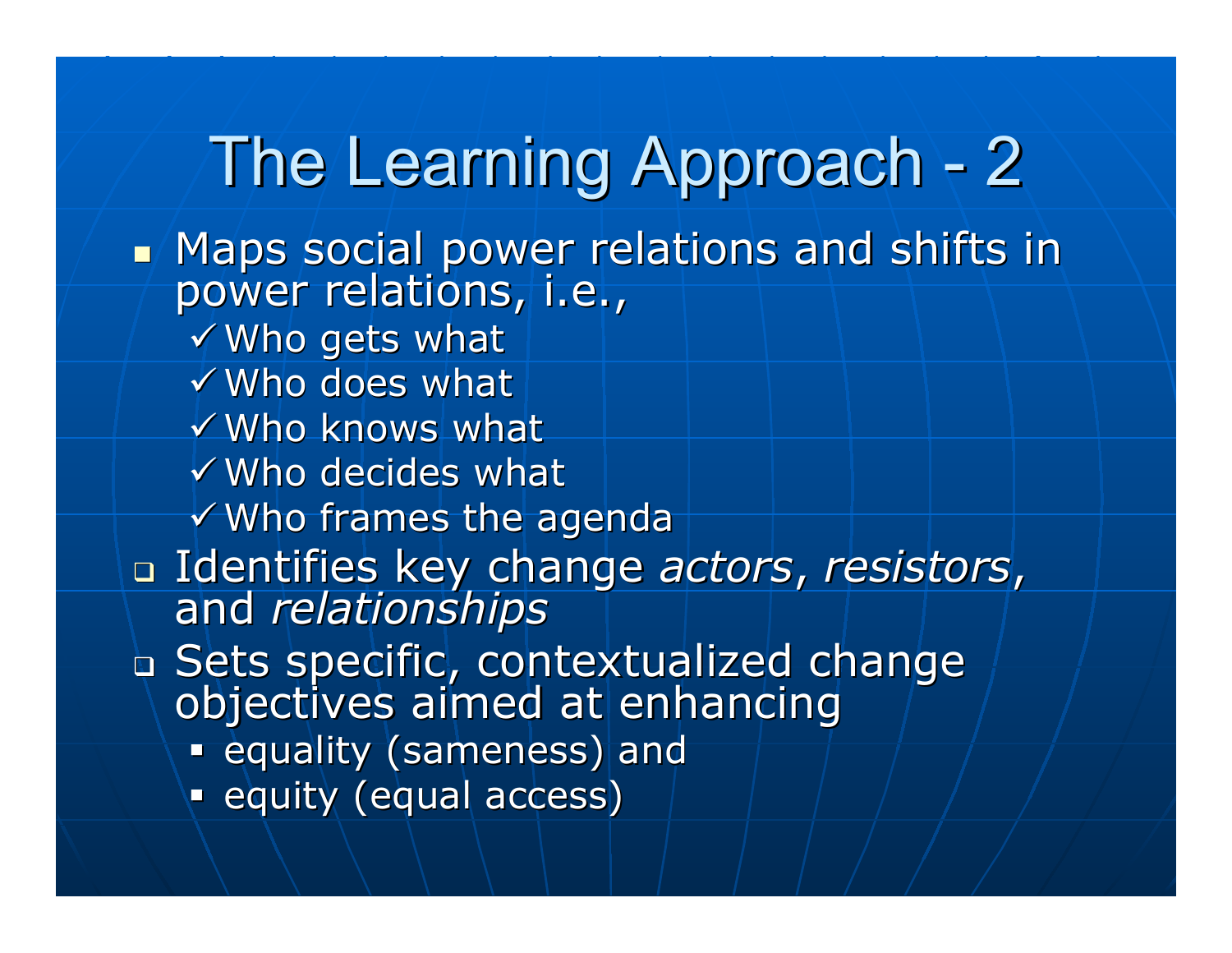#### The Learning Approach 3

- П Surfaces assumptions and builds and explicit theory of change
- Frames and measures change on a Frames and measures change on a continuum, not absolutes
- a Transcends binaries / dichotomies – e.g., every "failure" is a learning success
- Democratizes impact assessment (in Democratizes impact assessment (in practice, not just rhetoric)  $_{\rm I}$ – $\vdash$  and the knowledge generated through it  $\blacksquare$  Values different kinds of knowledge and  $\blacktriangle$ methods of assessment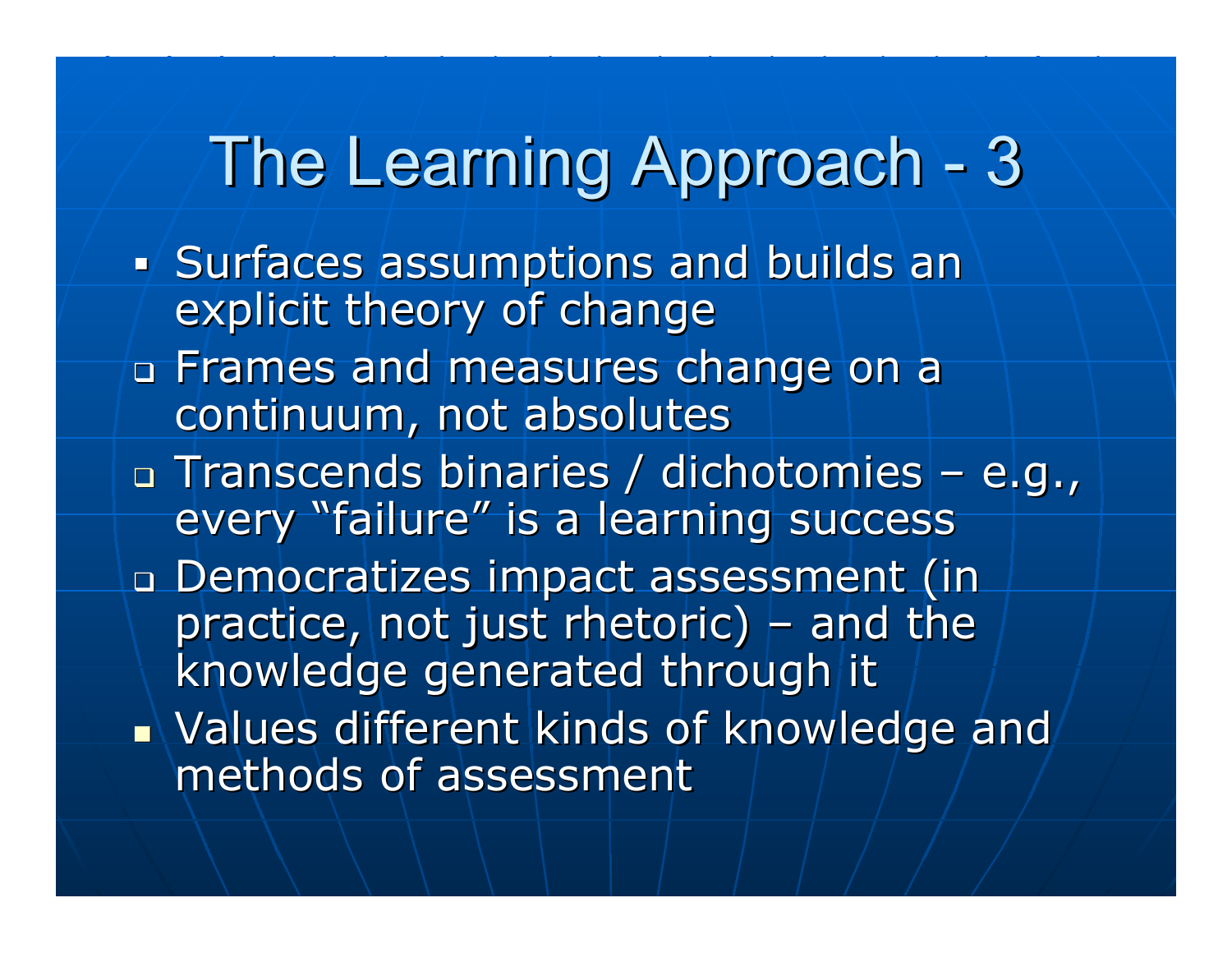**Neasures results in terms of shifts in Artical Extendio** social power as well as *learning* about how social power changes occur **By Makes assessment** *part* **of the** empowerment / development process –i.e., builds learning mechanisms, processes and assessment capability of change agents and communities Builds donor learning about change interventions **Shows evidence of learning in subsequent Shows evidence of learning in subsequent** action / project designs at all levels The Learning Approach 4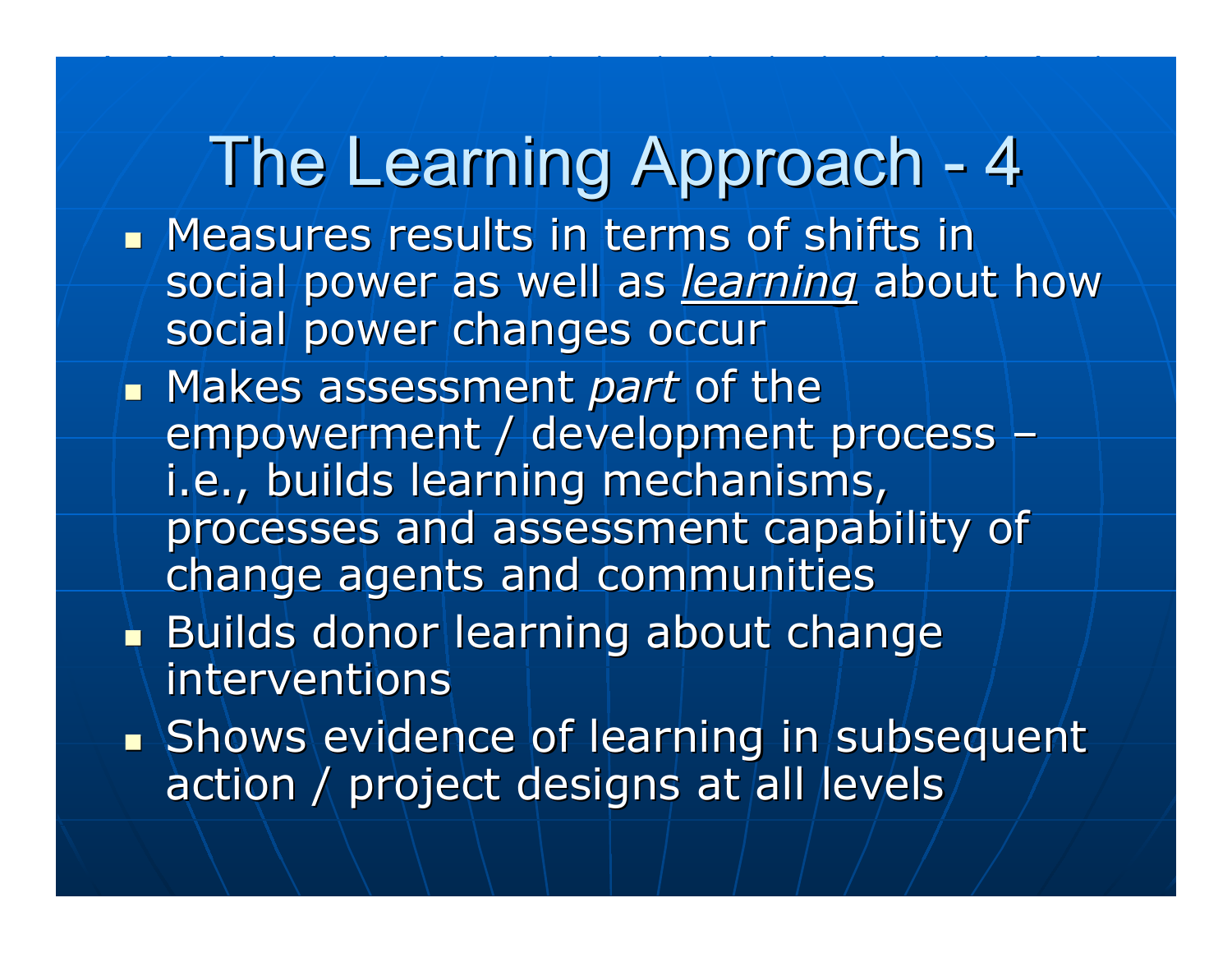## **The Learning Organization**

- $\triangleright$  Bridges traditional "theory-practice" and "research-action" divides
- ¾ Democratizes all processes of result Democratizes all processes of result assessment in practice, not just rhetoric
- $\triangleright$  Restores agency to "primary stakeholders"
- $\triangleright$  Uses multiple, dynamic methods and measures to map learning and change (transcends binaries)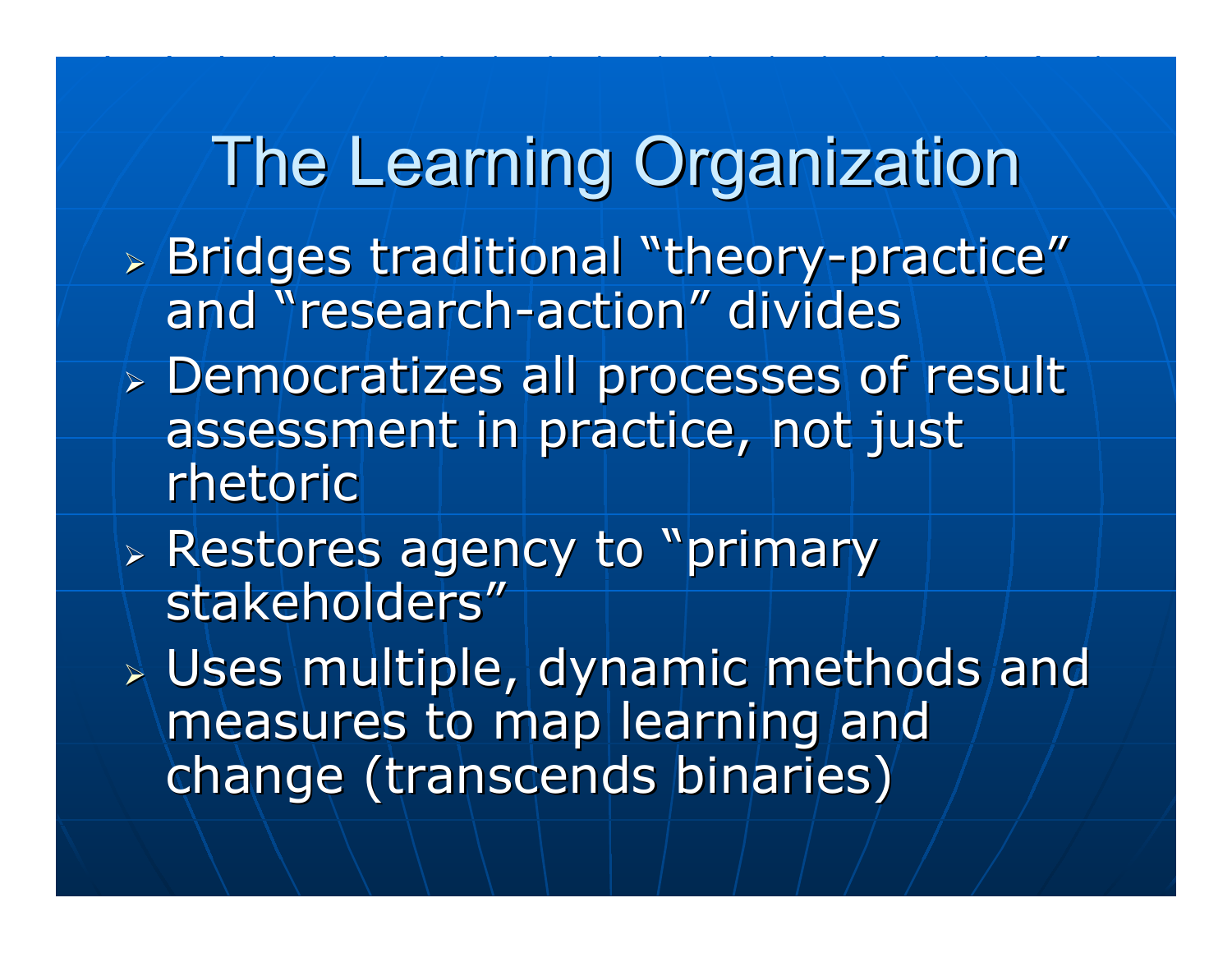## The learning organization

- $\triangleright$  Creates concrete, visible, and creative learning mechanisms for itself and its partners
- $>$  Invests organizational time, resources and energy in learning processes –creates a culture of learning
- $\triangleright$  Over time, can help create new theory  $\vert$ and practice in social change and development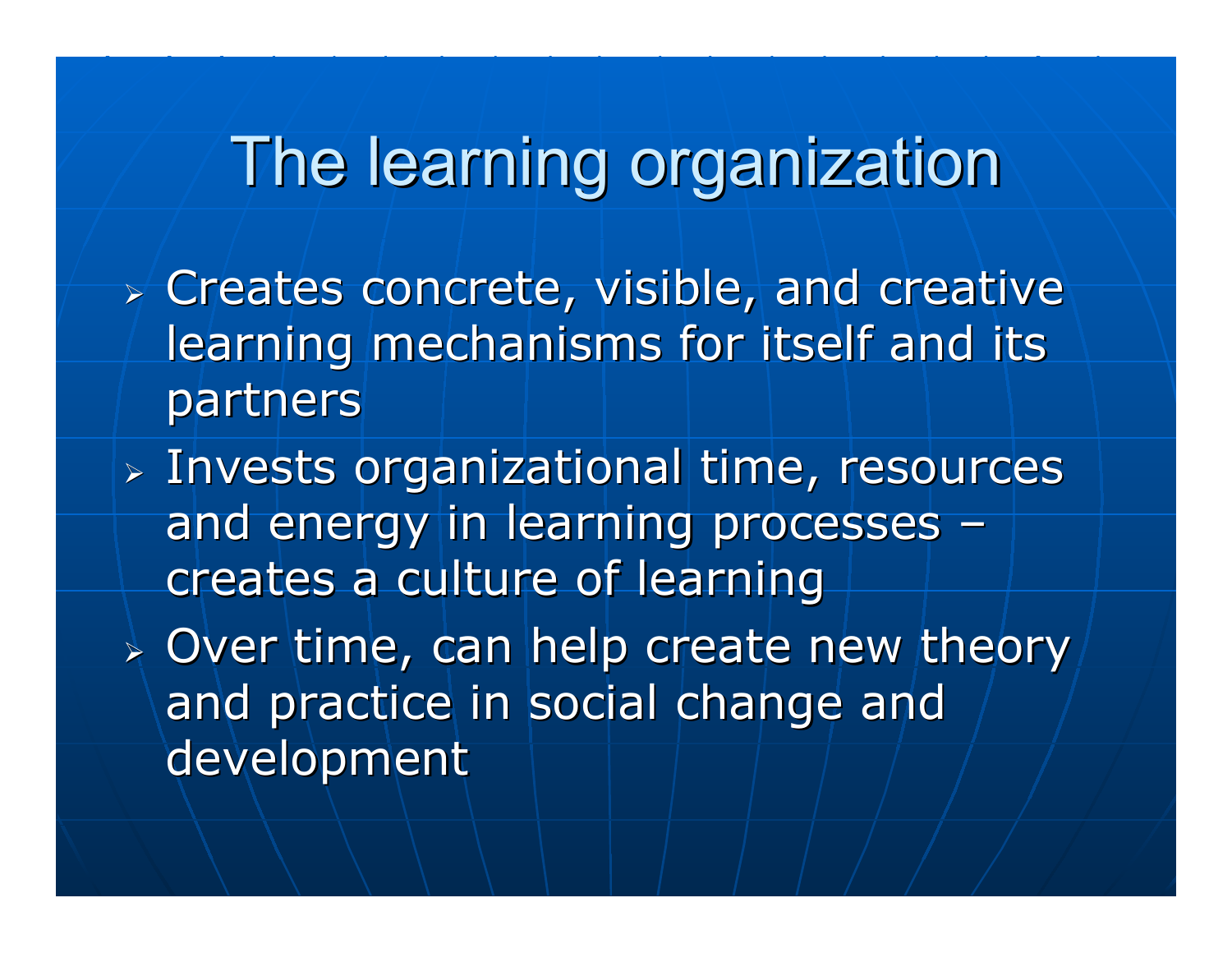### In summary,

- When revising our result assessment approaches, we must ask:
	- Is the process involving & empowering our constituencies?
	- How is it changing our own frameworks and work?
	- What is the new learning about change that it produces?
	- $\bullet$  How are we transforming that learning into new theory / knowledge?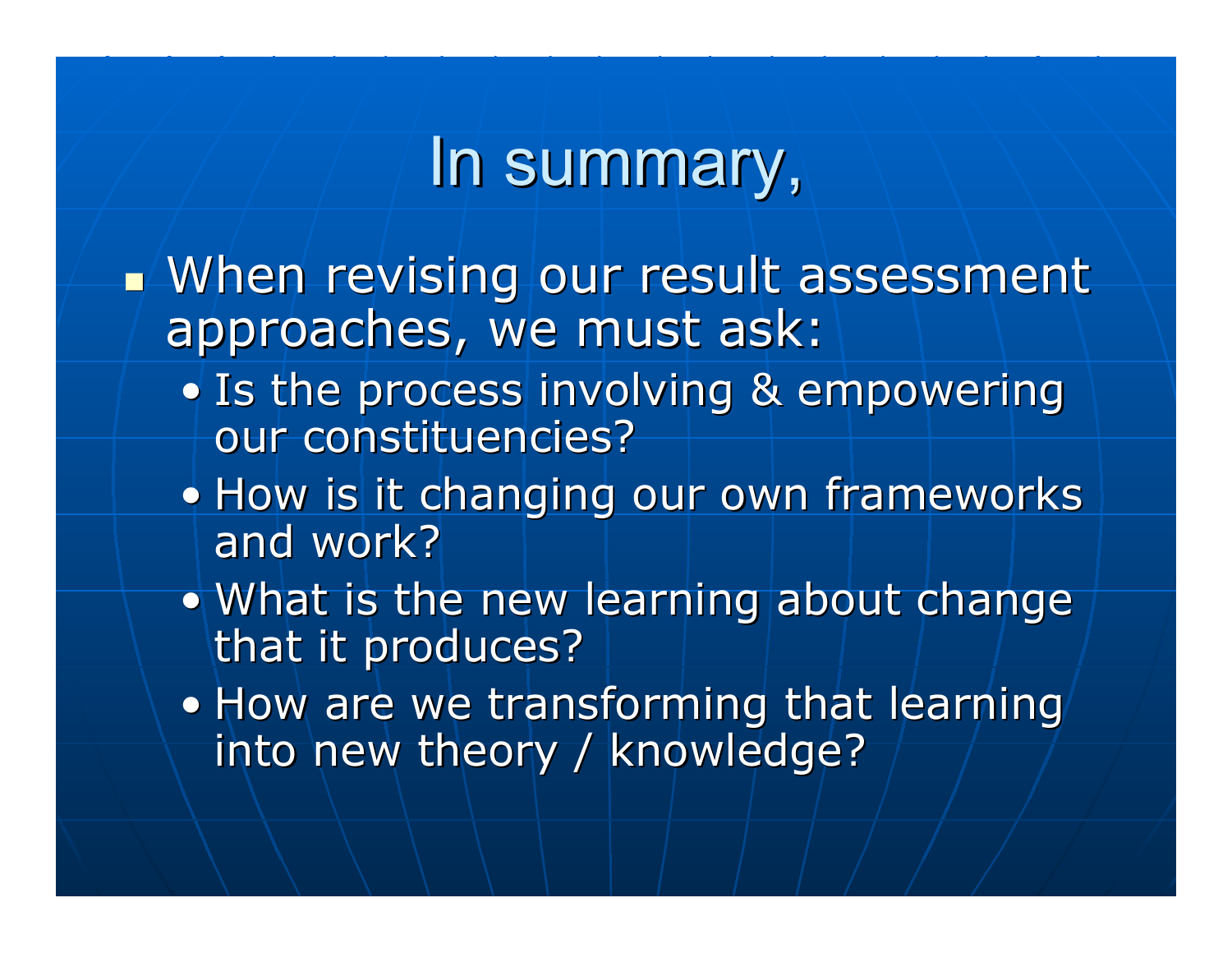### The problem of measurement...



*"Not everything "Not everything that counts can be counted. counted. And not everything And not everything that can be counted, counts." counted, counts."*

Albert Einstein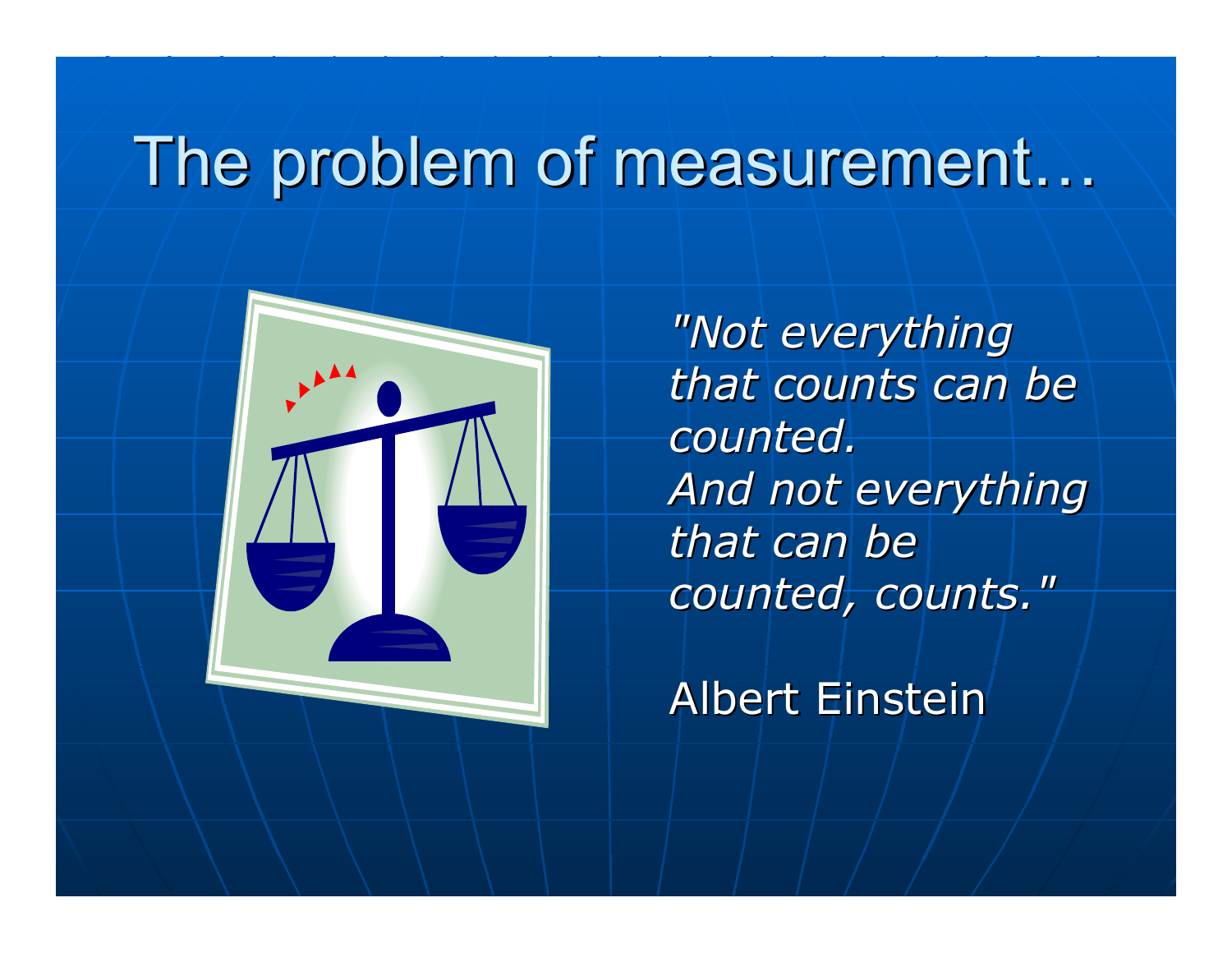Home, Workplace, Sangha, Panchayat, Gram Sabha, School Health Services, BDO, DC, etc.

> Home & **Workplace**

How Mahila Sangha women

assessed that Sanghamage

Home, Workplace, Sangha

Can negotiate multiple levels and institutions from family to state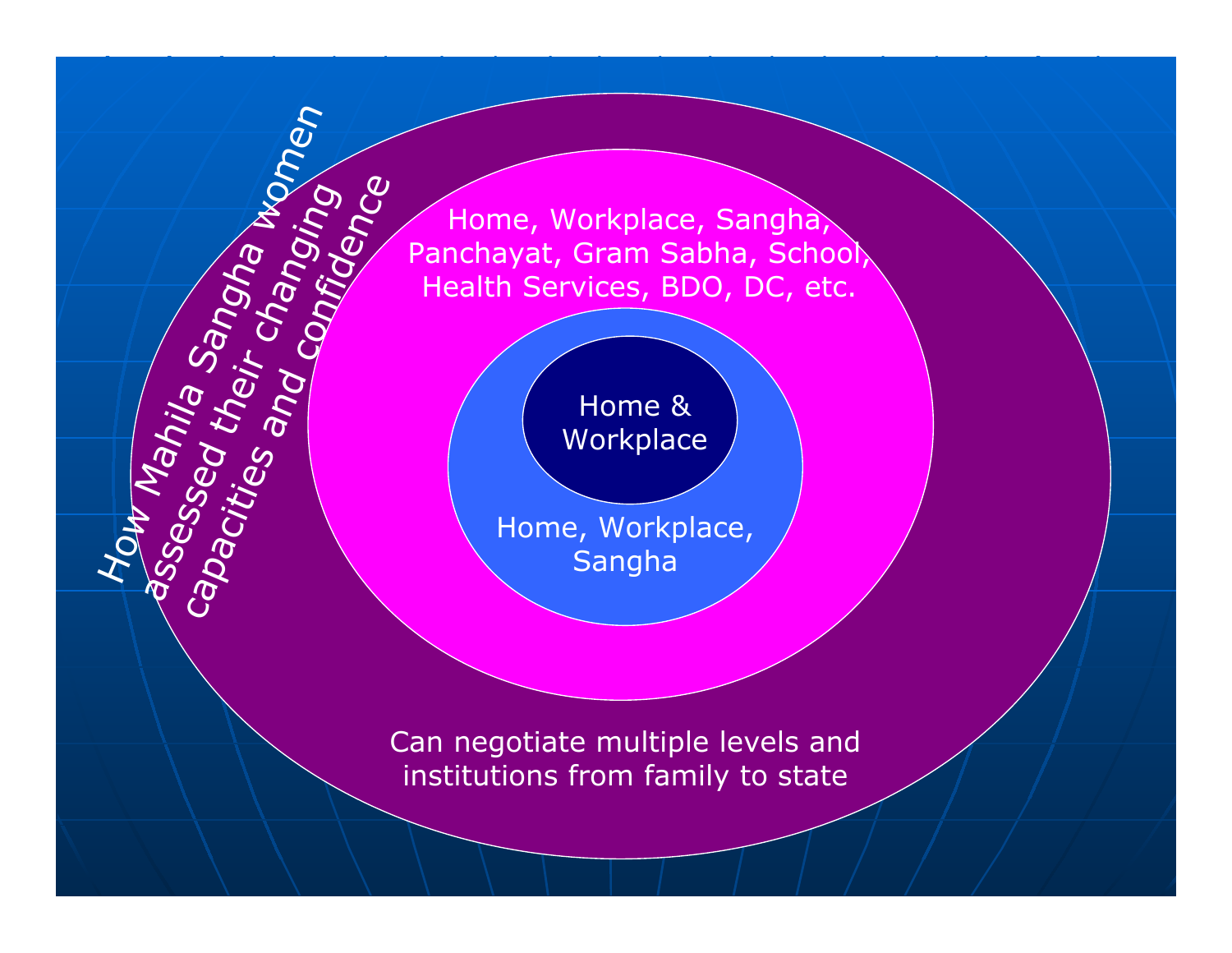### Sundaramma's measure of change

"I am a landless Dalit woman. Before the sangha, I could only address the Gowdaru (landlord) looking at his feet. Now, I speak looking at his chest. After some more time, I will find the courage to look him in the eyes when we speak…… in our village, this is a big change!"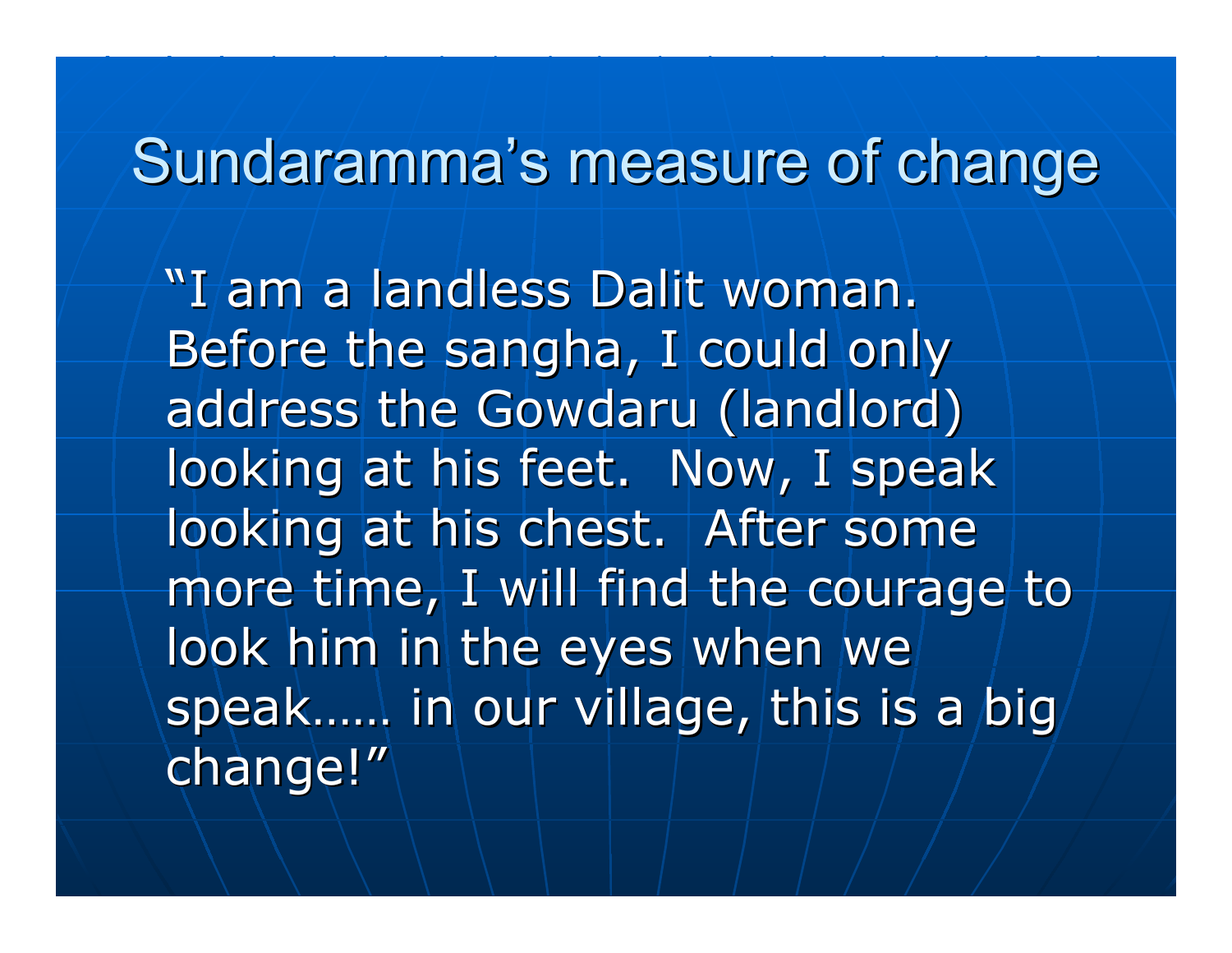# NSDF Assessment of Change

### **Process Indicators Process Indicators**:

- $\blacksquare$  Street level committees / women's committees / women's committees
- $\blacksquare$  Housing savings groups
- $\blacksquare$  Slum-level federation  $\digamma$ women's federation
- $\blacksquare$  City level federation / women's federation
- $\blacksquare$  National level federation / women's federation / women's federation

### **Learning Indicators: Learning Indicators:**

- $\blacksquare$  Meet regularly
- **L** Can self-manage savings program
- $\blacksquare$  Treatment / voice / role of women
- $\blacksquare$  Can conduct their own slum census
- . . Developed links with local authorities
- ▆ᢢ▁ Developed alternative settlement plan